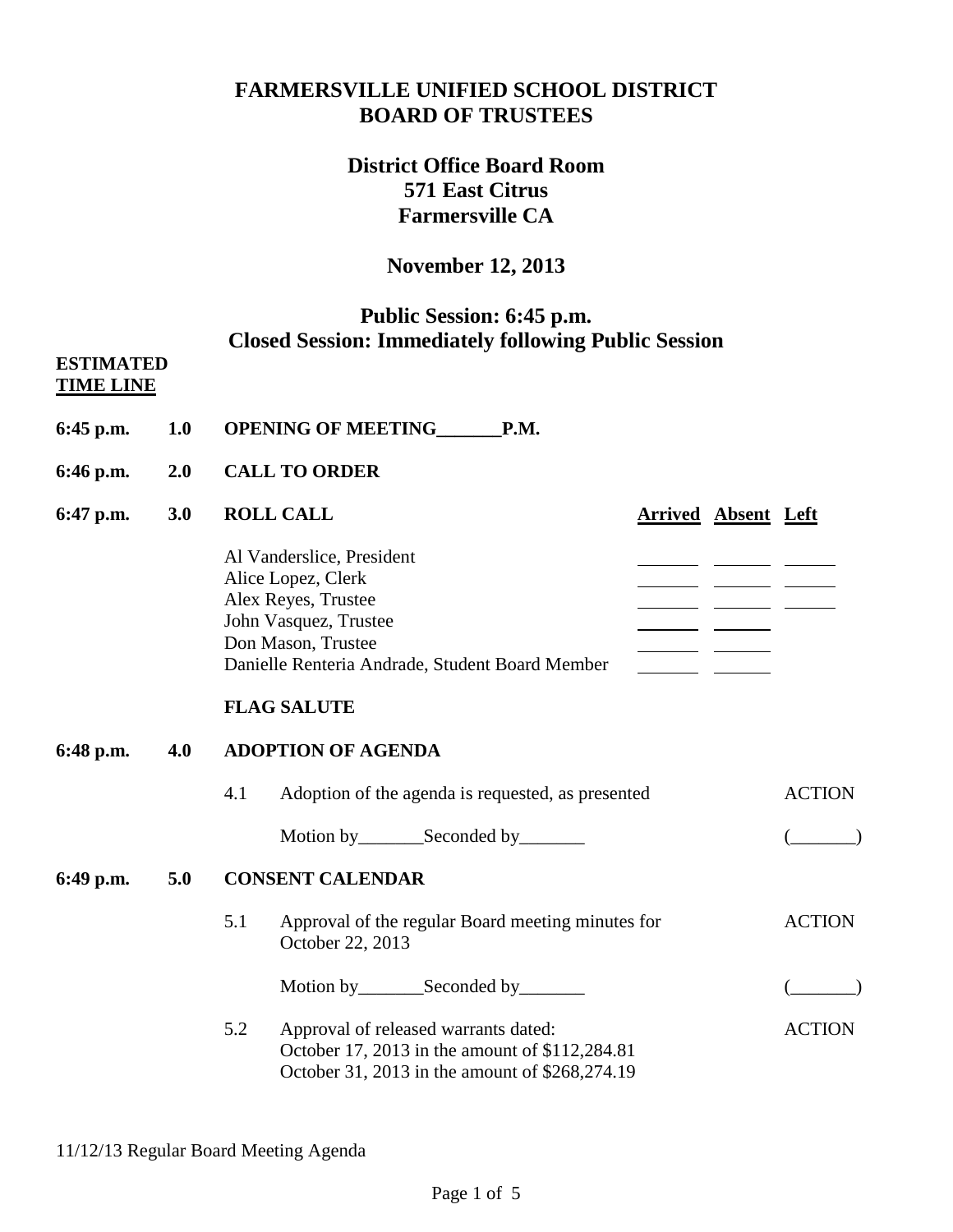|           |             | 5.3                       | Approval to attend International Trade Fair on Cleaning and<br>Maintenance on November 18-21, 2012 in Las Vegas, NV                                                                                                                                                                                                                                                                                          | ACTIC         |  |
|-----------|-------------|---------------------------|--------------------------------------------------------------------------------------------------------------------------------------------------------------------------------------------------------------------------------------------------------------------------------------------------------------------------------------------------------------------------------------------------------------|---------------|--|
|           |             |                           | Motion by__________Seconded by__________                                                                                                                                                                                                                                                                                                                                                                     |               |  |
| 6:51 p.m. | 6.0         |                           | <b>AWARDS/PRESENTATIONS</b>                                                                                                                                                                                                                                                                                                                                                                                  |               |  |
|           |             | 6.1                       | <b>Student Board Member Report</b>                                                                                                                                                                                                                                                                                                                                                                           |               |  |
| 6:55 p.m. | 8.0         | <b>PUBLIC COMMENTS</b>    |                                                                                                                                                                                                                                                                                                                                                                                                              |               |  |
|           |             |                           | Members of the public may address the Board on any agenda<br>item or other item of interest within the subject matter<br>jurisdiction of the Board, before or during the governing<br>board's consideration of the item. The Board is not able to<br>discuss or take action on any item not appearing on the agenda.<br>A three minute time limit will be imposed on public input<br>for individuals/issues. |               |  |
| 7:10 p.m. | <b>11.0</b> | <b>HIGH SCHOOL ISSUES</b> |                                                                                                                                                                                                                                                                                                                                                                                                              |               |  |
|           |             | 11.1                      | Approval to Host Schuman's National Underclassman<br>Football Combine on Saturday, March 29, 2014                                                                                                                                                                                                                                                                                                            | <b>ACTION</b> |  |
|           |             |                           | Motion by_________Seconded by________                                                                                                                                                                                                                                                                                                                                                                        |               |  |
|           |             | 11.2                      | Approval to attend California Agriculture Teachers Assn.<br>Conference on November 15-16, 2013 in Fish Camp, CA                                                                                                                                                                                                                                                                                              | <b>ACTION</b> |  |
|           |             |                           |                                                                                                                                                                                                                                                                                                                                                                                                              |               |  |
| 7:13 p.m. | 12.0        | <b>CURRICULUM</b>         |                                                                                                                                                                                                                                                                                                                                                                                                              |               |  |
|           |             | 12.1                      | Approval of Principal's Exchange Contract 2013-2014                                                                                                                                                                                                                                                                                                                                                          | <b>ACTION</b> |  |
|           |             |                           | Motion by __________ Seconded by _________                                                                                                                                                                                                                                                                                                                                                                   |               |  |
|           |             | 12.2                      | Approval to attend New Directors' Workshop on<br>December 2-3, 2013 in Ontario CA                                                                                                                                                                                                                                                                                                                            | <b>ACTION</b> |  |
|           |             |                           |                                                                                                                                                                                                                                                                                                                                                                                                              |               |  |
|           |             | 12.3                      | Approval of Contract for Shmoop Computer Software<br>Program                                                                                                                                                                                                                                                                                                                                                 | <b>ACTION</b> |  |
|           |             |                           | Motion by __________ Seconded by _________                                                                                                                                                                                                                                                                                                                                                                   |               |  |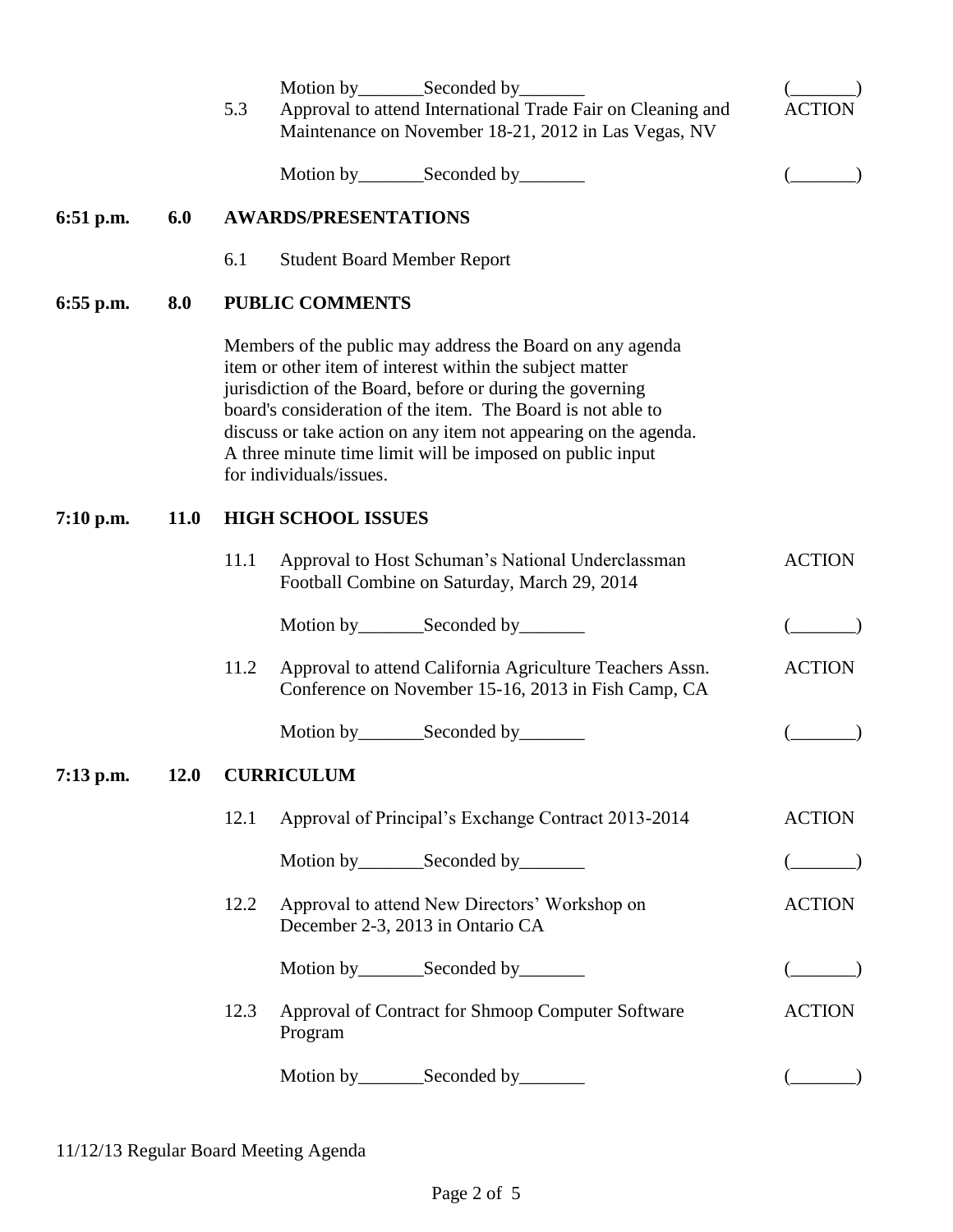# **7:30 p.m. 13.0 PERSONNEL**

|             |             | 13.1                  | Approval of personnel items as per the board transmittal form                                                                                         | <b>ACTION</b> |  |
|-------------|-------------|-----------------------|-------------------------------------------------------------------------------------------------------------------------------------------------------|---------------|--|
|             |             |                       |                                                                                                                                                       |               |  |
|             |             | 13.2                  | Approval of Curriculum and Projects Administrator<br><b>Job Description</b>                                                                           | <b>ACTION</b> |  |
|             |             |                       |                                                                                                                                                       |               |  |
|             |             | 13.3                  | Adoption of Resolution #09-11-12-13 for Assignment<br>for Christopher Miguel                                                                          | <b>ACTION</b> |  |
|             |             |                       | Motion by __________ Seconded by _________                                                                                                            |               |  |
| 7:33 p.m.   | <b>14.0</b> | <b>BOARD BUSINESS</b> |                                                                                                                                                       |               |  |
|             |             | 14.1                  | Call for Nominations for CSBA Delegate Assembly                                                                                                       | <b>ACTION</b> |  |
|             |             |                       | Motion by__________Seconded by_________                                                                                                               |               |  |
|             |             | 14.2                  | Consideration of any item any member of the Board<br>wishes to have on the agenda for the next meeting                                                |               |  |
| $7:35$ p.m. | <b>15.0</b> |                       | <b>BUSINESS SERVICES</b>                                                                                                                              |               |  |
|             |             | 15.1                  | Approval of Budget Revision #4                                                                                                                        | <b>ACTION</b> |  |
|             |             |                       | Motion by _____________Seconded by ___________                                                                                                        |               |  |
|             |             | 15.2                  | Adoption of Resolution #10-11-12-13 Establishing a<br>Special Reserve Fund and Authorizing Interfund Transfer<br>from General Fund to Special Reserve | <b>ACTION</b> |  |
|             |             |                       | Motion by __________ Seconded by _________                                                                                                            |               |  |
| 7:40 p.m.   | <b>16.0</b> | <b>OTHER BUSINESS</b> |                                                                                                                                                       |               |  |
|             |             |                       | Approval for Oral E. Micham, Inc. as Phase II<br>16.1<br>Lease/Leaseback Contractor for Hester Modernization                                          | <b>ACTION</b> |  |
|             |             |                       | Motion by__________Seconded by_________                                                                                                               |               |  |
|             |             | 16.2                  | Approval for Oral E. Micham, Inc. to Call for Bids for<br>Hester Modernization Phase II                                                               | <b>ACTION</b> |  |
|             |             |                       |                                                                                                                                                       |               |  |
|             |             |                       |                                                                                                                                                       |               |  |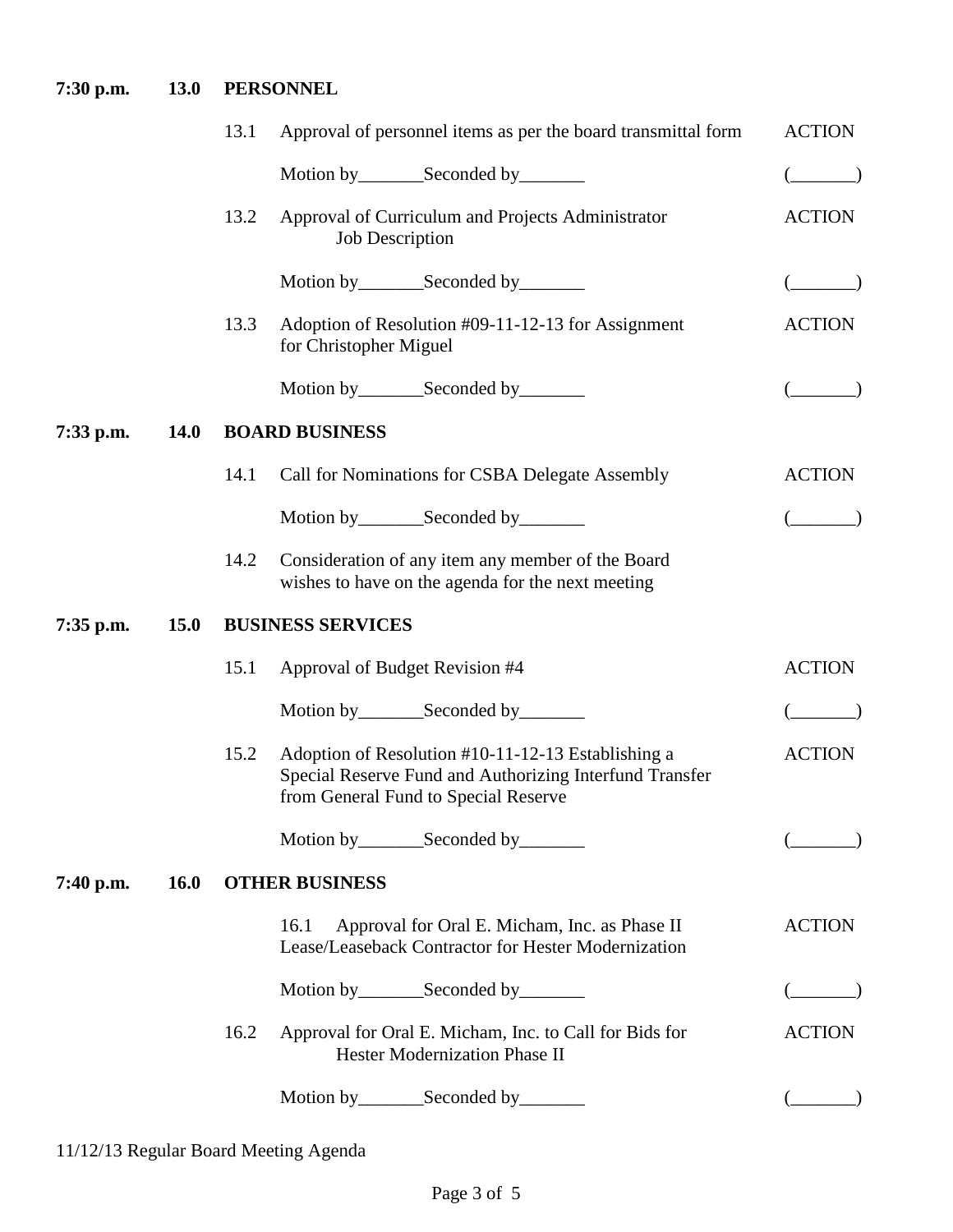#### **7:43 p.m. 17.0 FUTURE MEETING DATES**

17.1 December 10, 2013 January 14, 2014

### **7:45 p.m. 20.0 ADJOURNMENT TO CLOSED SESSION\_\_\_\_\_\_\_P.M.**

- 20.1 Public Employee Discipline/Dismissal/Release (Government Code section 54957)
- 20.2 Conference with Labor Negotiator (G.C. 54956.7) It is the intention of the Board to meet in closed session to review its position and to instruct its designated reps: Agency Designated Representative: Christina Luna and Jason Kaff; Name of Organization: CSEA & FTA
- 20.3 Public Employee Performance Evaluation: Superintendent

## **OPEN SESSION \_\_\_\_\_\_\_\_\_P.M.**

#### **8:10 p.m. 21.0 21.0 ACTION TAKEN ON CLOSED SESSION ITEMS**

| 21.1 | Public Employee Discipline/Dismissal/Release                                                                                                                                                                                                                                         |               |
|------|--------------------------------------------------------------------------------------------------------------------------------------------------------------------------------------------------------------------------------------------------------------------------------------|---------------|
|      |                                                                                                                                                                                                                                                                                      |               |
| 21.2 | Conference with Labor Negotiator (G.C. 54956.7)<br>It is the intention of the Board to meet in closed session<br>to review its position and to instruct its designated reps:<br>Agency Designated Representative: Christina Luna and<br>Jason Kaff; Name of Organization: CSEA & FTA | ACTION        |
|      | Motion by _____________Seconded by ___________                                                                                                                                                                                                                                       |               |
| 21.3 | <b>Public Employee Performance Evaluation: Superintendent</b>                                                                                                                                                                                                                        | <b>ACTION</b> |
|      |                                                                                                                                                                                                                                                                                      |               |